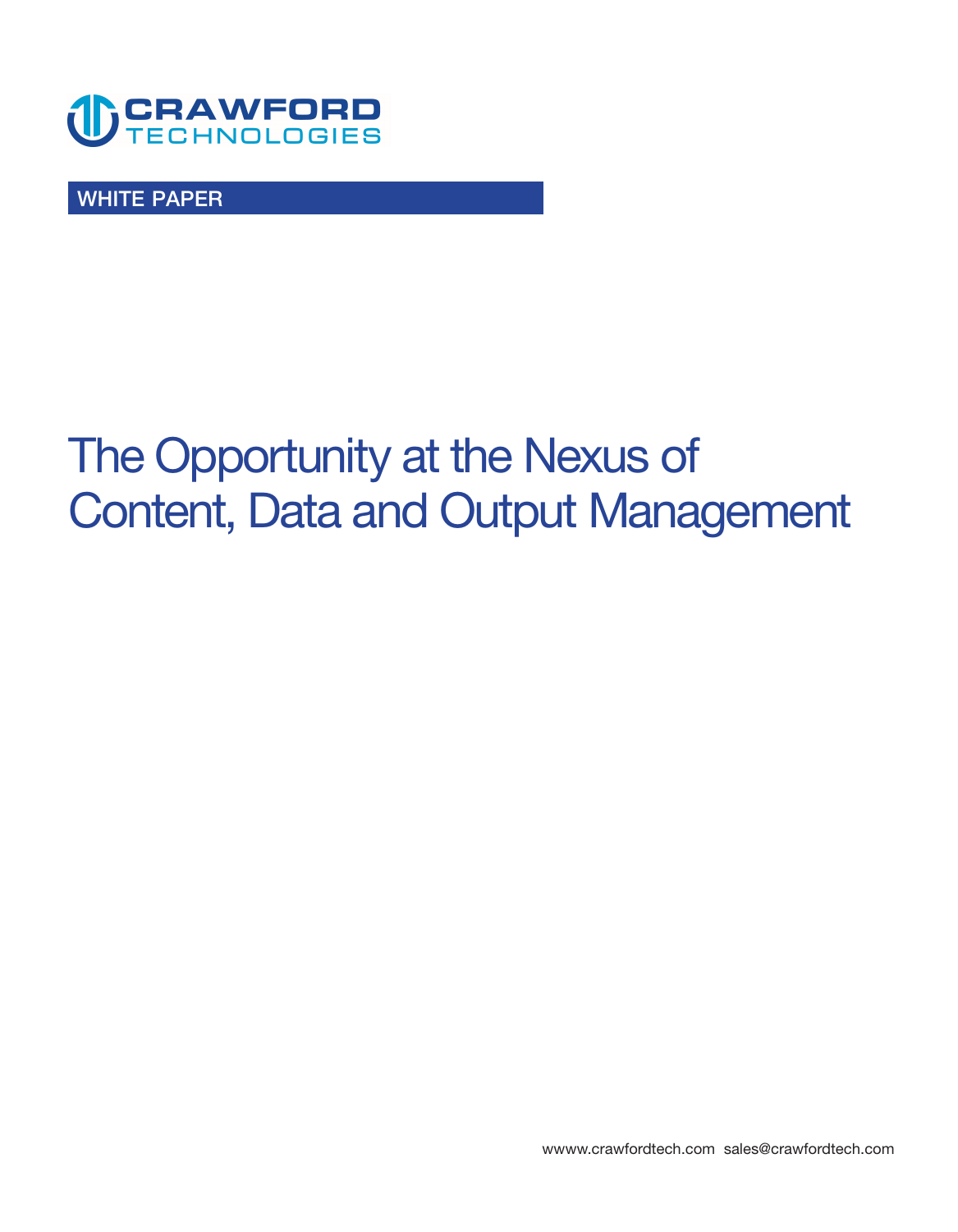## **Introduction**

**It's no surprise that information drives the process of business today. Pick any process and you can bet that information is at the heart of that business activity. According to IBM, we create 2.5 quintillion bytes of data every day — so much that 90% of the data in the world today has been created in the last two years alone. What's more, this is expected to double in the next year and a half.** 

**But simply collecting more and more information does not bring about improvements to organizational performance. To remain competitive, organizations today must use information in new and more profitable ways, extending the value and impact beyond isolated technologies and siloed processes to truly transform strategic decision-making and business workflow in ways that make a difference fundamentally to the enterprise. In short: what is needed is more innovation, not more information.** 

## **The Evolution of Enterprise Content Management**

**Over time, the distinction between content, data and output has become less and less clear. As a result, the idea of "Enterprise Content Management" emerged as a convenient construct to guide the confluence of content, data and documents across an enterprise. But unfortunately ECM can have a lot of different meanings and implications and, despite the acronym, many organizations continue to struggle to put the "E" in Enterprise Content Management. Most strategic approaches remain primarily rooted as an outgrowth of earlier business concepts like Records Management, Information Management and Document Management.** 

**One study conducted by AIIM took aim at predicting the state of Enterprise Content Management in the next five years. They defined the following "eras of ECM" in their executive brief Thinking Beyond ECM. Consider how the business conditions and technological capabilities have evolved sympathetically over time.** 

**The Paper Era** – for hundreds of years business has been fueled by paper.

**The Micrographics Era** – during the 1950's paper began to be replace by microfilm and **microfiche.** 

**The ERP Era – from the 60's through the 80's the computer age transformed business data.** 

**The Document Management Era – since the 1990's organizations work to replace paper with digital.** 

**The ECM Era –managing many different types of data, documents and records across the enterprise.** 

**Is the term "ECM" past its prime? Perhaps. But one distinction is clear: Today's organizations are looking to move beyond isolated application and decision-making, and adopt a more holistic approach to managing enterprise information. Herein lies the opportunity at the nexus of content, data and output.** 

**Simply collecting more and more information does not bring about improvements to organizational performance.**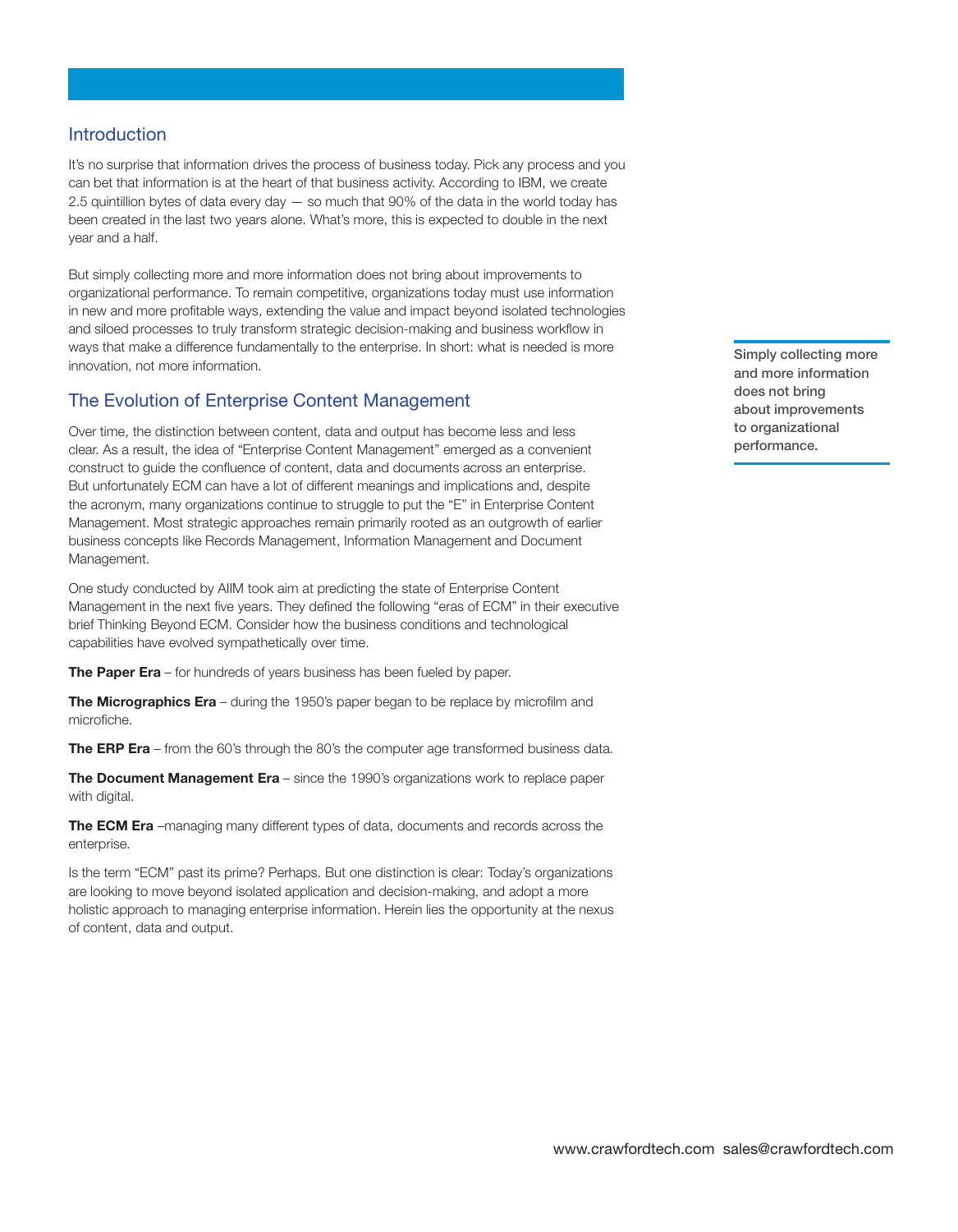# **Convergence, Confluence and Customer Demands**

**As the need for more agile response to demands of customers in today's info-intense business world increases, more and more strategic focus must be applied to understanding and maximizing the confluence of these different enterprise content stores and systems. C-level executives find that, no matter what you call it, all of this information is essential to organizational performance and it is no longer adequate to allow content, data and output to be managed via isolated business and technology strategies. Here are just a few of the implications:**

- **Siloed business units result in duplicate effort and over spending**
- **Siloed solutions and applications result in redundant systems and increased complexity**
- **Siloed strategies result in a lack of process optimization and lost opportunity for innovation**

**If you have isolated solutions and disparate strategies you are missing the opportunity to bring new levels of agility, insight and response to your organizations processes. Instead focus on the convergence and confluence of customer demands to uncover new opportunity to optimize cost, service, innovation, and more.** 

#### **Opportunity at the Nexus**

**At Crawford Technologies, we believe that there is great opportunity for innovation and improvement at the nexus of enterprise content, data and output. It simply no longer makes sense to manage "ECM content" in isolation from the systems and processes that support things like corporate records, IT databases, transactional customer communications and output management. By bringing these pockets of process and information together, both technologically and strategically, organizations find that they save money, increase agility and responsiveness, and position the enterprise to design and implement process improvements that make a real difference. Here are just a few important examples to consider:** 

- **Leverage disparate content stores for more insight and decision-making**
- **Eliminate the traditional boundaries of departmental turf and technological complexity**
- **Understand how the flow and impact of information is influenced**
- **Digitize paper-bound process and reduce manual workflow**
- **Enable multi-channel communications across print, e-delivery and mobile devices**
- **Create accessible documents (e.g., Braille and PDF/UA) for the visually impaired**
- **Transform content archives from mainframe to the cloud**

**There is great opportunity for innovation and improvement at the nexus of enterprise content, data and output.**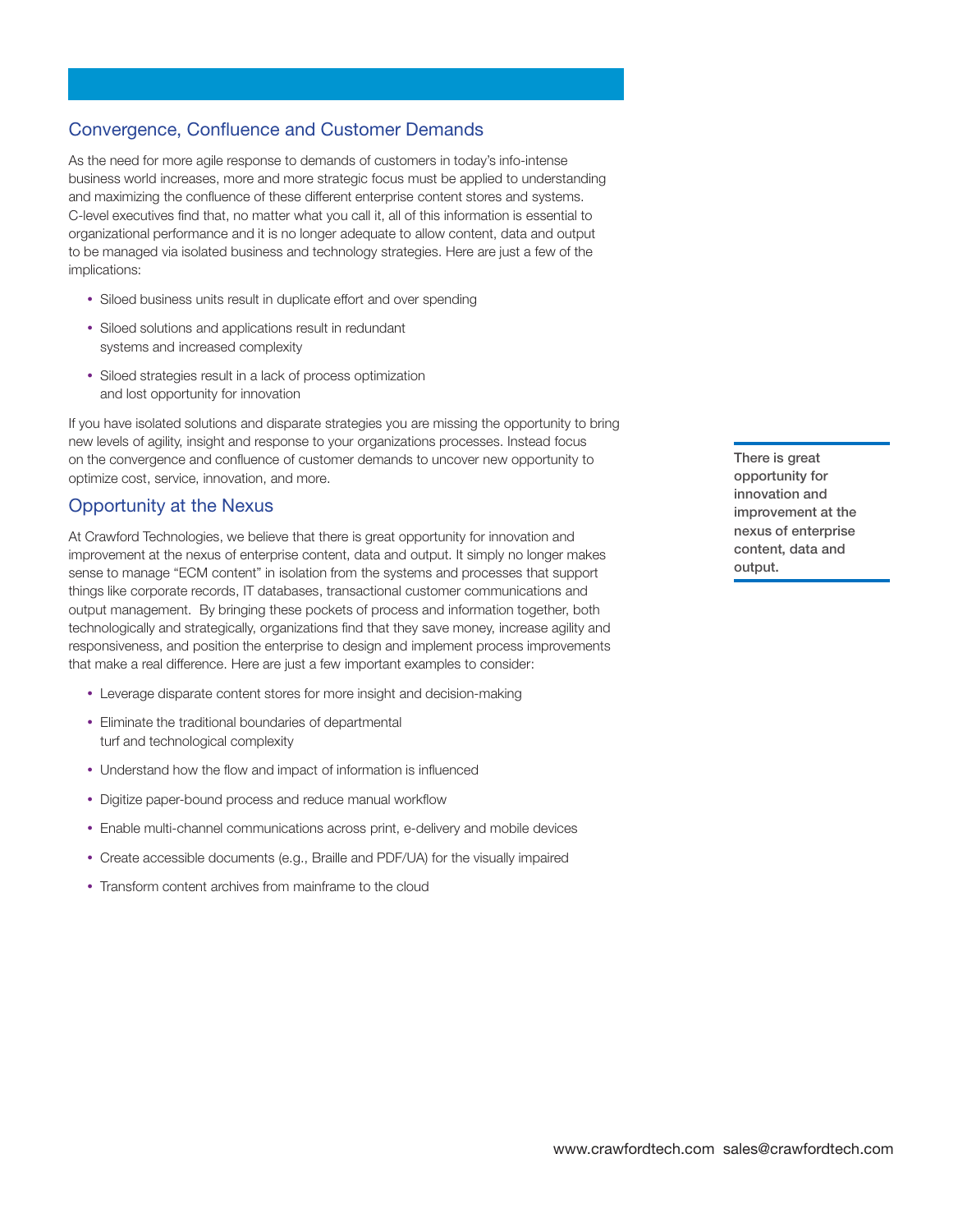## **Extend, Expand, Integrate and Share**

**Our core technology and know-how is unique. We help you extend the power of information in new and more profitable ways by leveraging your existing investments and getting more from the information you already have. Fundamentally, our knowledge regarding how to "liberate" enterprise data and documents that have been originally generated, stored and distributed in one environment for a specific purpose to be used in new applications and in new environments in ways not envisioned when they were originally created.** 

**Our extensive suite of award-winning solutions work to improve and manage enterprise content, data archives and production, and advanced output management. Our approaches help you save, search, find and protect the vital information that makes any business run, all the while working to reduce the cost and eliminate the complexity of managing enterprise content…no matter what form it takes or where it resides. We streamline the processing of high value, high volume transactional documents, and our Document Accessibility Services deliver correspondence in alternate formats for a higher degree of accessibility. Here are just some of the benefits to consider:** 

- **Reduce operational expenses and redundancy**
- **Improve customer satisfaction and service agility**
- **Ease process workflow and eliminate complexity**
- **Eliminate isolated process and pockets of isolated technology**
- **Migrate to multi-channel delivery and boost brand consistency**
- **Reduce the cost of content administration overall**

#### **Unify Your Strategy with CrawfordTech**

**Why should you partner with CrawfordTech? Beyond our decades of enterprise experience is the underlying philosophy at CrawfordTech to help organizations unify "content technology" under a more strategic and holistic approach. This helps improve organizational performance, improve customer experience and save money.** 

**We help the largest banks, insurers, healthcare providers, utility companies in the world digitize, present, secure and make accessible their customer communications. We sit at the center of our customer's transformation into a modern digital business and work effectively to organize and optimize the business-critical processes. Our systems support modern advanced inkjet printing systems, next generation enterprise content archives, new accessible document standards, and the latest document protection technologies. We integrate seamlessly with enterprise print and digital infrastructure.** 

**We sit at the center of our customer's transformation into a modern digital business**